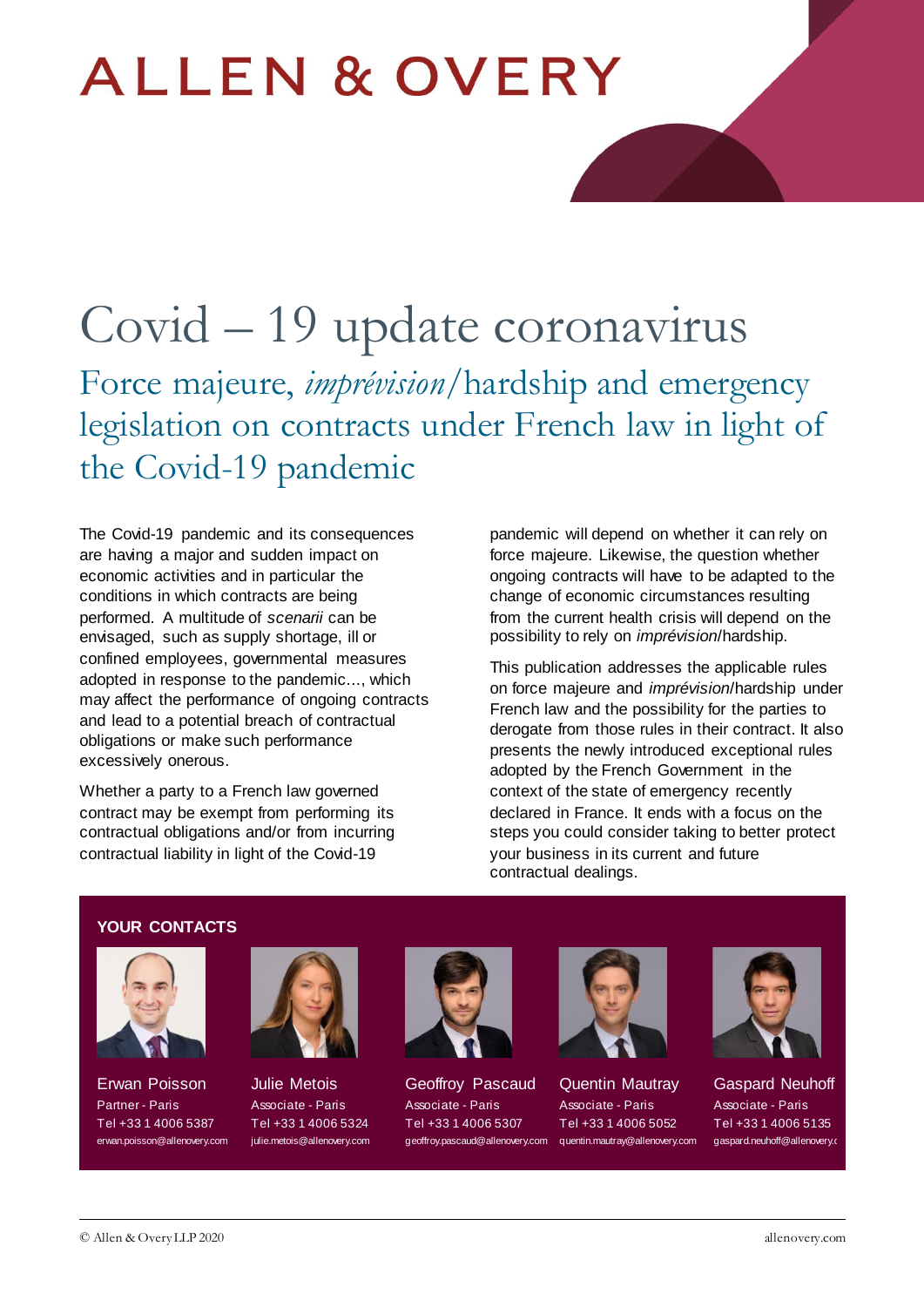### Force majeure

**Force majeure is a statutory exemption clause found in Article 1218 of the French Civil Code, which automatically applies to French law governed contracts, even absent any force majeure clause.**

#### The conditions of force majeure under the statutory regime

No event is, in itself, a force majeure event. An event will qualify as force majeure only if it meets cumulatively all the following conditions:

- The event must be beyond the control of the non-performing party;
- The event could not be reasonably foreseeable at the time of entering into the contract; and
- The defaulting party may not avoid the effects of this event with appropriate measures and is therefore prevented from performing its contractual obligations. This means that the event must be irresistible with respect to both its occurrence (the event must be inevitable for the non-performing party) and its effects (the consequences of the event are insurmountable for the defaulting party, who is unable to take the appropriate measures to circumvent them) with the consequence that it is impossible for a party to perform its contractual obligations.

This impediment must be absolute. There will be no force majeure where it is still materially possible for a party to perform its contractual obligations even if such performance has become significantly more difficult or more onerous.

It is in principle impossible to invoke force majeure in relation to an obligation to deliver a fungible good that has perished or has been destroyed: the performance of such obligation is not considered impossible because a fungible good (such as crude oil, corn, precious metals, etc.) can always be substituted by another of the same type.

The same applies to monetary obligations. The French Supreme Court for civil and commercial matters (*Cour de cassation*) considers that a defaulting party may not rely on force majeure to be exempt from a contractual obligation to pay sum of money.

State measures may constitute a force majeure event if they meet the above-mentioned conditions. However, the mere fact that public authorities assign a specific status to an event (such as declarations of the World Health Organization qualifying the spread of Covid-19 as a pandemic), though it may give a strong indication as to the gravity of such event, does not bind the Courts when assessing whether it qualifies as force majeure.

French Courts have a wide margin of appreciation in this area and their assessment of force majeure is very much case-based. A party will therefore be able to rely on force majeure in light of the Covid-19 pandemic and its consequences only if it is able to justify that all the foregoing conditions are met, which will depend on the specific circumstances of each individual case.

As of today, a number of decisions have already been rendered by French Courts in relation to the Covid-19 pandemic and force majeure, although these decisions were not rendered in contractual matters. In one series of decisions, the Courts held that the circumstance that a party could not appear in person at the hearing before the Court due to his potential contamination by the virus or due to the current measures restricting the activities of Courts constituted a case of force majeure. In another series of decisions, the Courts upheld the prorogation of administrative custodies for foreigners whose transfers to other countries were suspended due to the Covid-19 pandemic. It remains to be seen in which circumstances French Courts will uphold force majeure in contractual cases.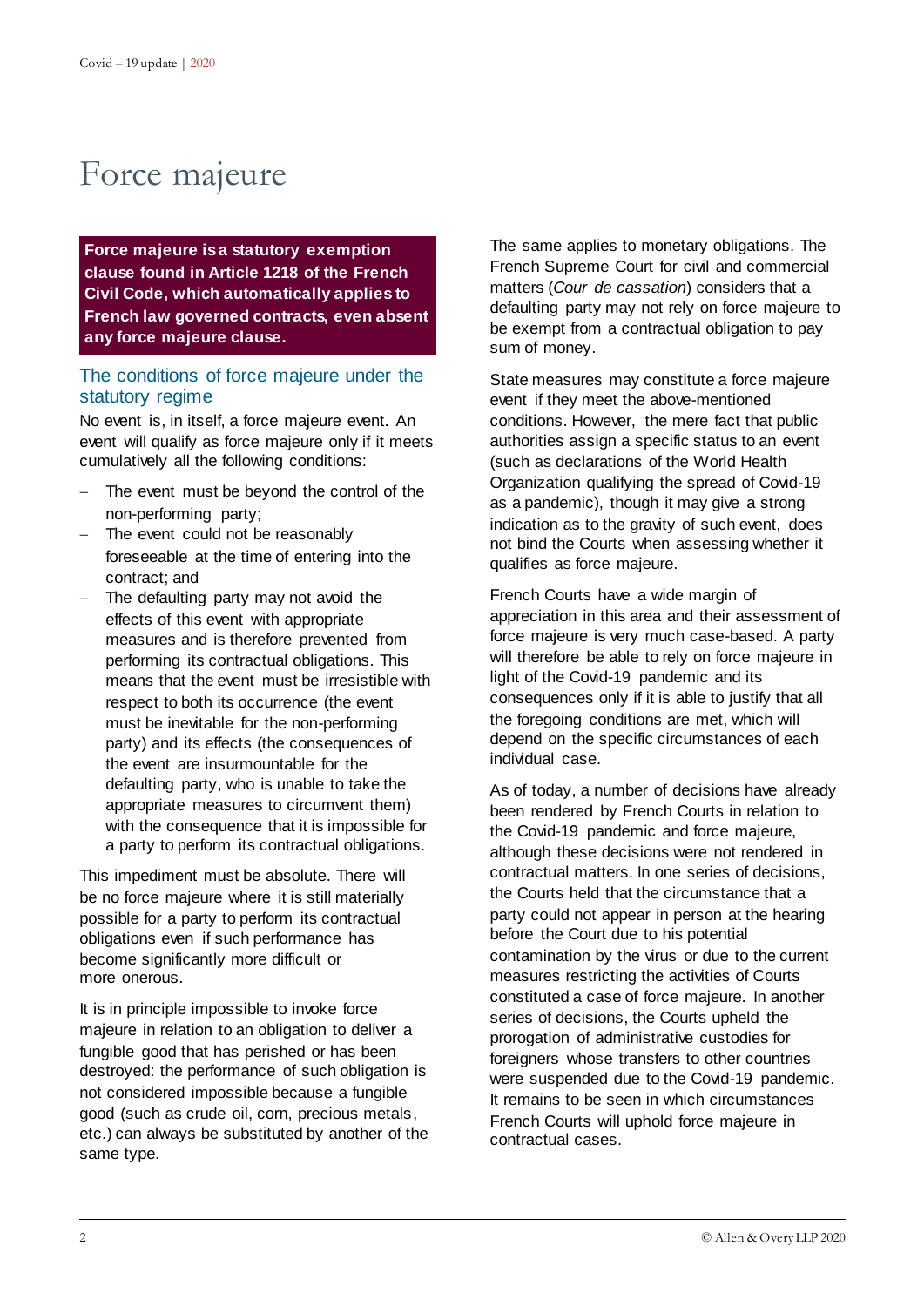### The consequences of force majeure under the statutory regime

The consequences of force majeure (set out in Articles 1218, 1231-1, 1351 and 1351-1 of the French Civil Code) will depend on whether the impediment to perform the contractual obligation is temporary or definitive:

 If the impediment to perform is only temporary, performance of the contractual obligation is suspended and the defaulting party is not contractually liable for the nonperformance or late performance of its obligation. Force majeure exempts the defaulting party of its obligation and contractual liability only for the time during which performance is impossible. However, as soon as the impediment ceases, the defaulting party must resume the performance of its obligation.

By way of exception, a temporary impediment to perform the obligation will result in the termination of the contract rather than its mere suspension, when no delay in the performance of the obligation is in fact practicable. This would be the case when performance of the obligation within the deadline initially agreed is essential to the proper performance of the contractual operation as a whole and when even a slight non-performance or delay in performance would no longer allow the contract to survive as a whole.

If the impossibility to perform the obligation is permanent, the defaulting party is in principle definitively released from its obligation and exempt from contractual liability. By way of exception, the defaulting party will still be contractually liable for non-performance if (i) it has contractually undertaken to assume the consequences of force majeure, or (ii) prior to the occurrence of the force majeure event, it has been served a formal notice by the nondefaulting party to perform its obligation.

In addition, the contract is automatically terminated. Termination may lead to reciprocal restitutions between the parties, depending on the nature of the contract at issue (French Civil Code, Article 1229). Therefore, as a result of

termination, the non-defaulting party will also be discharged of its own obligations for the future and may, in certain cases, obtain restitution for past performance of its obligations.

### What if the contract contains a force majeure clause?

The statutory regime of force majeure is not mandatory law, nor a matter of public policy under French law. The parties may therefore stipulate in their contract a clause that derogates (completely or only partially) from the statutory regime. The statutory force majeure provision will in principle not take precedence over any contractual arrangements.

The parties may insert in their contract a clause having the effect of reducing or extending the scope of circumstances that fall within force majeure:

- The contract may provide a clause that rules out the application of force majeure and puts on the defaulting party the burden of any non-performance due to a force majeure event. Such clause must however be expressly and specifically provided in the contract to be valid.
- The clause may modify the definition of a force majeure event, by providing that an event may produce the exonerating effects of force majeure, even though it does not present the conditions normally required under the statutory regime to qualify as such.
- $-$  The clause may list the events which the parties deem constitute or not constitute a force majeure event. This list may be exhaustive, non-exhaustive, conclusive or merely exemplary.

The parties may adapt the effects of force majeure by providing, for example, that should a force majeure event continue for longer than a specific period of time, the parties shall engage in negotiations to adopt adequate measures in light of the circumstances, or that the nondefaulting party shall be entitled to terminate the contract. The clause may also identify the obligations in the contract for which force majeure may or may not be invoked (by providing, for example, that force majeure shall not be relied upon in relation to obligations to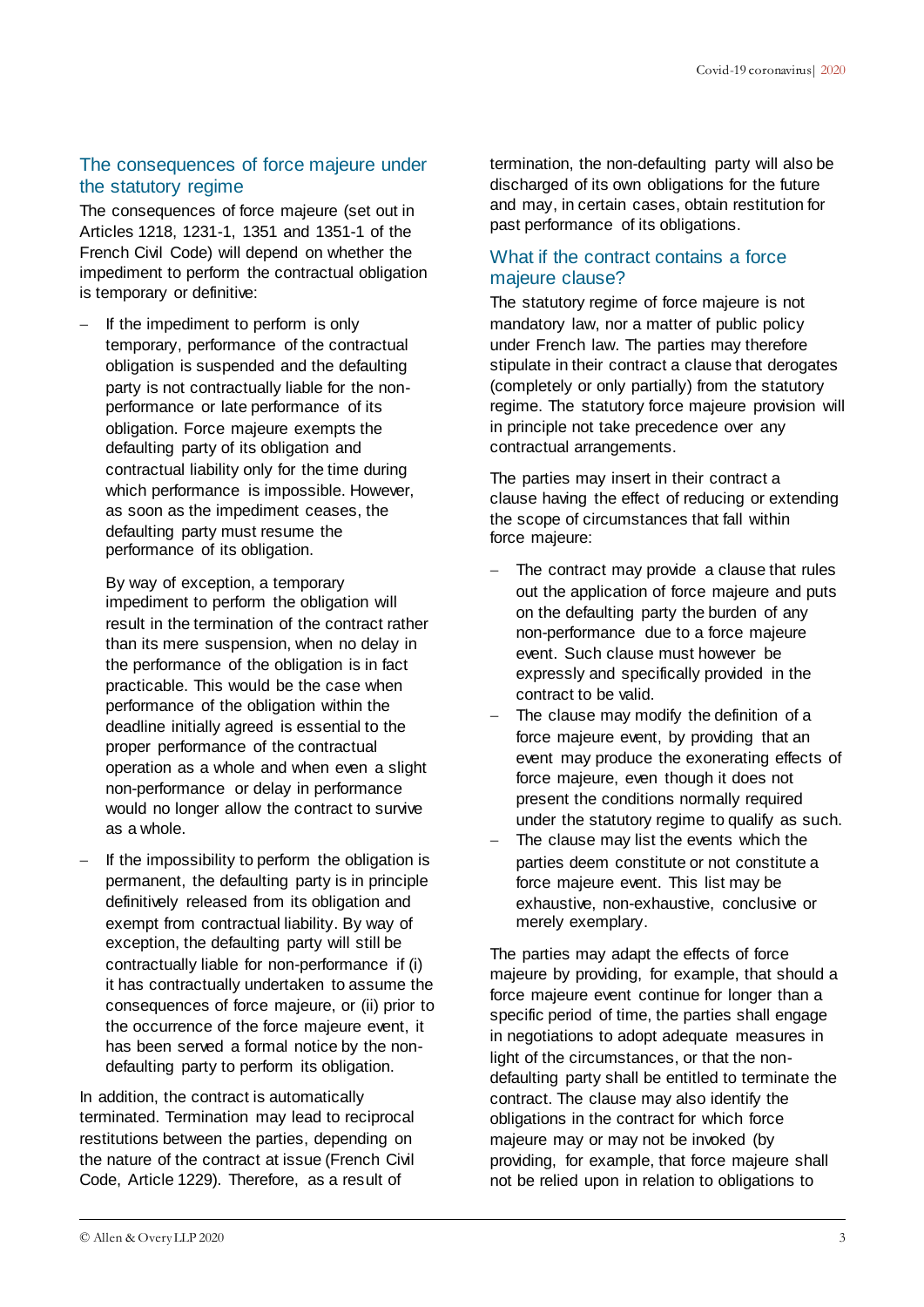make payments fallen due or to provide security for payment).

A force majeure clause may also provide specific procedural conditions that the party intending to

### Imprévision/Hardship

**An external event affecting the performance of the contract may not necessarily be qualified as force majeure. In this case, it may still be possible to rely on the mechanism of** *imprévision* **or trigger a hardship clause if the parties have inserted such a clause in their contract. This will be the case, in particular, when the Covid-19 pandemic does not make it completely impossible for a party to perform its contractual obligations (thus excluding force majeure), but makes such performance excessively onerous.**

### The conditions of *imprévision*

The mechanism of *imprévision* found in Article 1195 of the French Civil Code provides for the renegotiation of the contract when an unforeseeable change of circumstances makes the performance of the contract excessively onerous for a party.

*Imprévision* was recently incorporated in French law with the reform of contract law adopted by Ordinance No. 2016-131 of 10 February 2016. Therefore, the regime of *imprévision* only applies to contracts concluded as from 1 October 2016.

The cumulative conditions of *imprévision* are as follows: (i) a change of circumstances that was unforeseeable at the time the contract was entered into (ii) makes the performance of the contract excessively onerous for a party, (iii) who did not contractually accept to bear the risks of such change of circumstances. In addition, *imprévision* may not be relied upon in relation to obligations resulting from operations on financial bonds or contracts listed in paragraphs I to III of Article L. 211-1 of the French Monetary and Financial Code.

rely on such clause must necessarily fulfil within a given deadline, such as prior notification by the defaulting party to the non-defaulting party of the occurrence of a force majeure event.

### The consequences of *imprévision*

If these conditions are met, the party invoking *imprévision* may request its contractual partner to renegotiate the contract. The requesting party must however continue to perform the contract during the renegotiation. If such renegotiation fails or if the requested party refuses to renegotiate, the parties may agree to terminate the contract or jointly ask the Courts to adapt the contract. Absent such agreement between the parties, the Courts may, upon either party's request, revise the contract or terminate it.

### Hardship clauses

*Imprévision* may not be applicable, either because its conditions are not met or because the contract was entered into before 1 October 2016. However, the regime of *imprévision* is not mandatory law and the parties may contractually agree to derogate from it through a hardship clause. If the parties have stipulated in their contract a hardship clause, the latter will apply regardless of whether *imprévision* is available (and irrespective of when the contract was concluded).

The parties may stipulate a hardship clause in their contract providing for the revision of the contract in case of a change of economic circumstances. In that clause, the parties can set out the characteristics of the economic circumstances that may lead to a revision of the contract, as well as the terms of such revision (which could be left to a third-party expert or the Courts absent an agreement between the parties).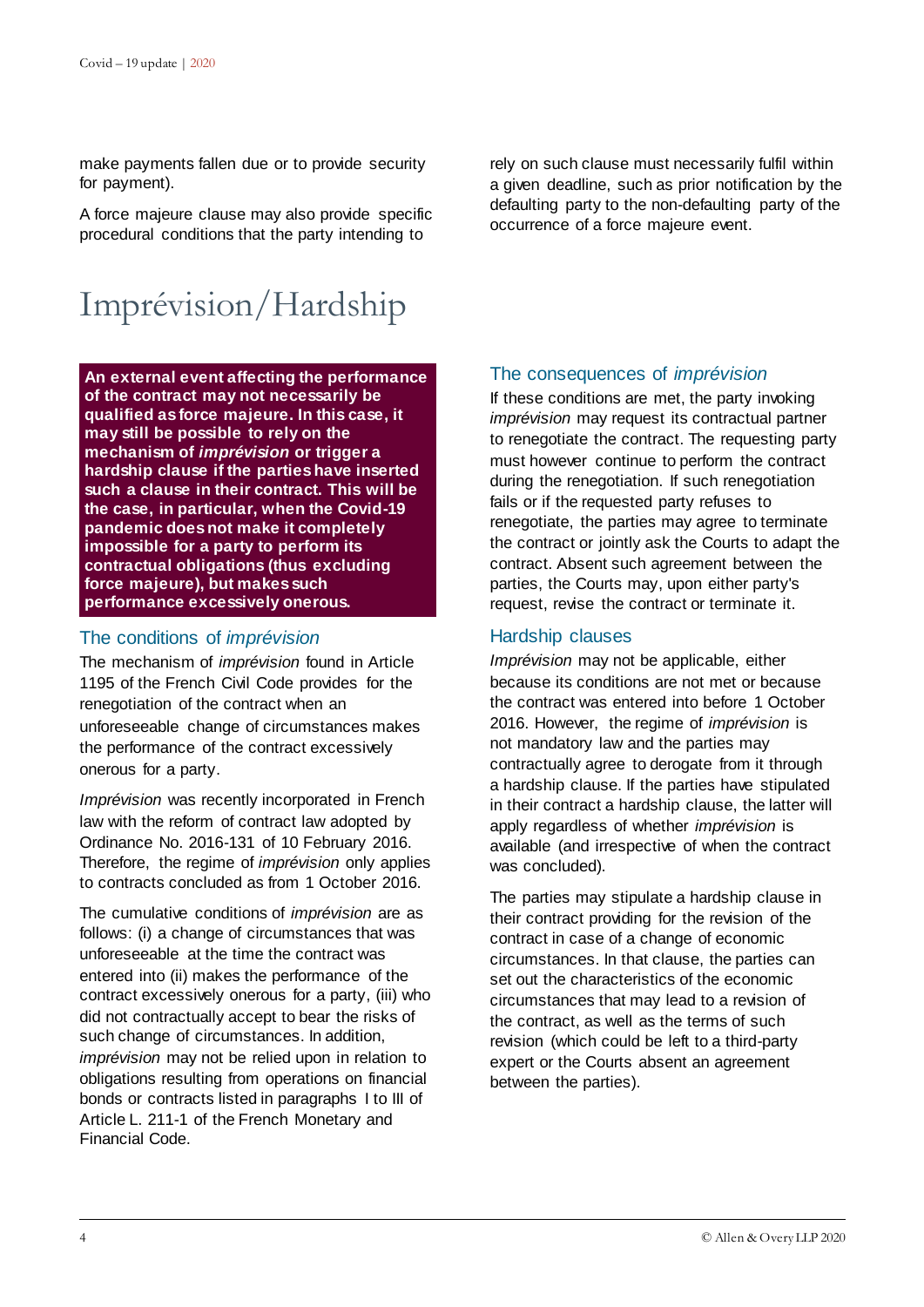## Exceptional rules resulting from the state of health emergency

**Pursuant to Law n°2020-290 of 23 March 2020, the French Parliament declared a twomonth state of health emergency in light of the Covid-19 pandemic.**

Following this Law, the French Government adopted Ordinance n°2020-306 on 25 March 2020, recently amended by Ordinance n°2020- 427 of 15 April 2020, which contain a series of provisions affecting contracts: 1

- With respect to contractual obligations that must be performed within a defined deadline, which expires between 12 March 2020 and 24 June 2020, payments ordered by way of penalty (*astreintes*), as well as contractual penalty clauses, termination clauses and forfeiture clauses (such as acceleration clauses) that purport to sanction the nonperformance of such obligations within that deadline are paralysed. The date on which such astreinte and clauses can start to produce their effects shall be postponed until the end of a period running after 24 June 2020, which period is equal to the time elapsed between (i) on the one hand, 12 March 2020 or the date on which the litigious obligation was created, whichever is the latest, and (ii) on the other hand, the date on which this obligation should have normally been performed. The effects of such *astreintes* and contractual clauses will begin after that period of postponement only, subject to the condition that the defaulting party still has not performed its obligation by then.
- With respect to contractual obligations, other than obligations to pay a sum of money, that must be performed within a defined deadline, which expires after 24 June 2020, the date on which *astreintes*, as well as contractual penalty clauses, termination clauses and forfeiture clauses that purport to sanction the non-performance of such obligations within that deadline can start producing their effects is postponed as from the date on which they should have normally started to produce their effects pursuant to the contract, until the end of a period equal to the time elapsed between (i) on the one hand, 12 March 2020 or the date on which the litigious obligation was created, whichever is the latest, and (ii) on the other hand, 24 June 2020. Contractual obligations to pay a sum of money are not covered by this rule.
- *Astreintes* and penalty clauses that started producing their effects before 12 March 2020 are suspended between 12 March 2020 and 24 June 2020.
- When a contract can only be terminated within a specific period of time or when a contract is automatically renewed absent a formal termination within a specific deadline, and such period of time or deadline expires between 12 March 2020 and 24 June 2020, this period of time or deadline is extended by an additional two months after 24 June 2020.

These provisions are not applicable to a limited number of specific obligations imposed by French Monetary and Financial Code, the French Insurance Code and the French Commercial Code.

 1

Please note that the following dates are calculated by reference to the duration of the current state of health emergency which, as of today, is expected to last until 24 May 2020. These dates are susceptible to be extended should the French Parliament decide to prolong the state of health emergency after 24 May 2020, or reduced if the French Government decidesto terminate the state of health emergency before that date.

Please also note that the date of 24 June 2020 mentioned in the following paragraphs is, as of today, not entirely certain, as a recent interpretative note of the Ministry of Justice may imply that such date could be 23 June 2020 instead. This question remains to be clarified. In the meantime, this ePublication takes a conservative approach and retains the date of 24 June 2020.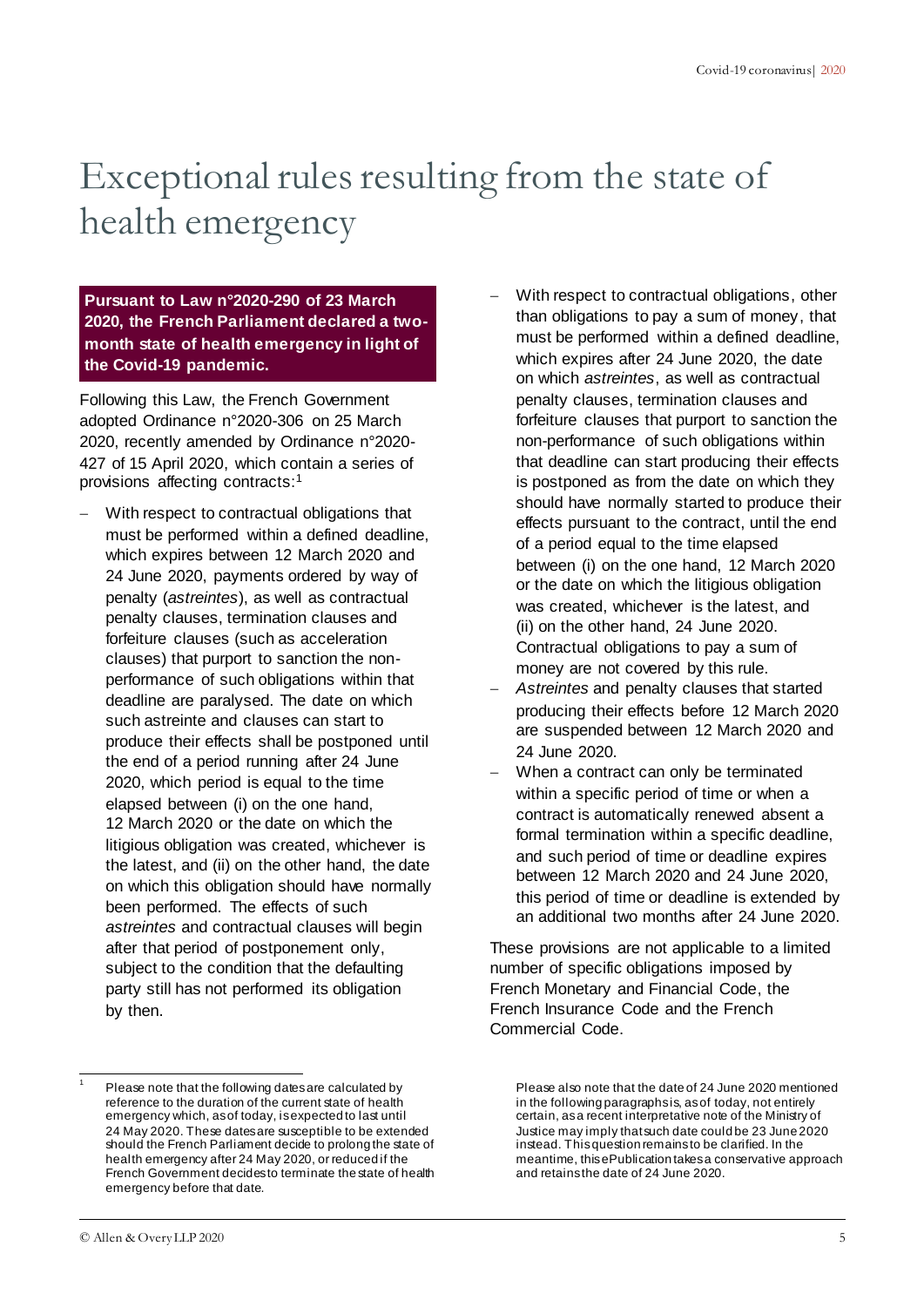The parties are free to exclude the application of these rules by express clauses. Absent such exclusion, they may also decide to waive their right to invoke the protection offered by these rules, provided that such waiver is unequivocal. However, even in this case, it cannot be excluded that French courts may, in light of the exceptional current circumstances, decide to mitigate the effects of certain contractual clauses that purport to sanction the non-performance of obligations. For example, under French law courts have the prerogative to reduce the amount of damages stipulated in penalty clauses, should they consider that the stipulated damages are manifestly excessive. French courts also have the possibility to refuse enforcement of termination clauses when they consider that they were triggered with bad faith (which could be the case if the defaulting party had legitimate difficulties to perform the contract due to the Covid-19 pandemic).

These rules apply to all contracts, regardless of when they were concluded (i.e. before or after these rules entered into force).

These rules apply to French law governed contracts. Moreover, according to an interpretative note issued by the French Ministry of Justice, the rules described above with respect to *astreintes*, as well as contractual penalty clauses, termination clauses and forfeiture clauses, constitute overriding mandatory provisions that French Courts (should they have jurisdiction) would apply irrespective of the foreign law otherwise applicable to the contract. However, this is subject to confirmation by French Courts in future case law and this question will remain unclear until it is finally clarified by the Courts.

Please note that these rules are recent and were designed as an urgent response to the current health emergency. They have already been subject to amendments and it cannot be excluded that they may be modified further. Moreover, it is yet to be seen how French Courts will interpret and apply them in practice.

### What's next?

With respect to your ongoing contracts as well as contracts which you intend to enter into in a near future, it is necessary to investigate whether they contain obligations which must be performed within a deadline falling between 12 March and 24 June 2020 or after that date. In both cases, you or your contracting party will be unable to immediately enforce *astreintes*, penalty clauses, termination clauses and forfeiture clauses that purport to sanction the non-performance of such obligations. The regime applicable to the postponement of the effects of such *astreintes* or clauses will however vary, depending whether the deadline for performing the obligation falls between 12 March and 24 June 2020 or after 24 June 2020 and whether the obligation is one to pay a sum of money.

Moreover, you will have to verify whether *astreintes* or penalty clauses started to run before 12 March 2020 in relation to any of your contracts. If so, note that they are now currently suspended until 24 June 2020.

Regarding the termination or automatic renewal of your contracts, note that the period for terminating or for opposing such renewal has been extended for an additional two months after 24 June 2020, if such termination or opposition had to occur between 12 March and 24 June 2020.

With respect to your current contracts, which you suspect could be affected by the Covid-19 pandemic, it is highly recommended to examine whether they contain force majeure and/or hardship clauses and, in the affirmative, whether those clauses may cover the consequences resulting from the Covid-19 pandemic on the performance of the contracts. If so, these clauses will have to be attentively reviewed to